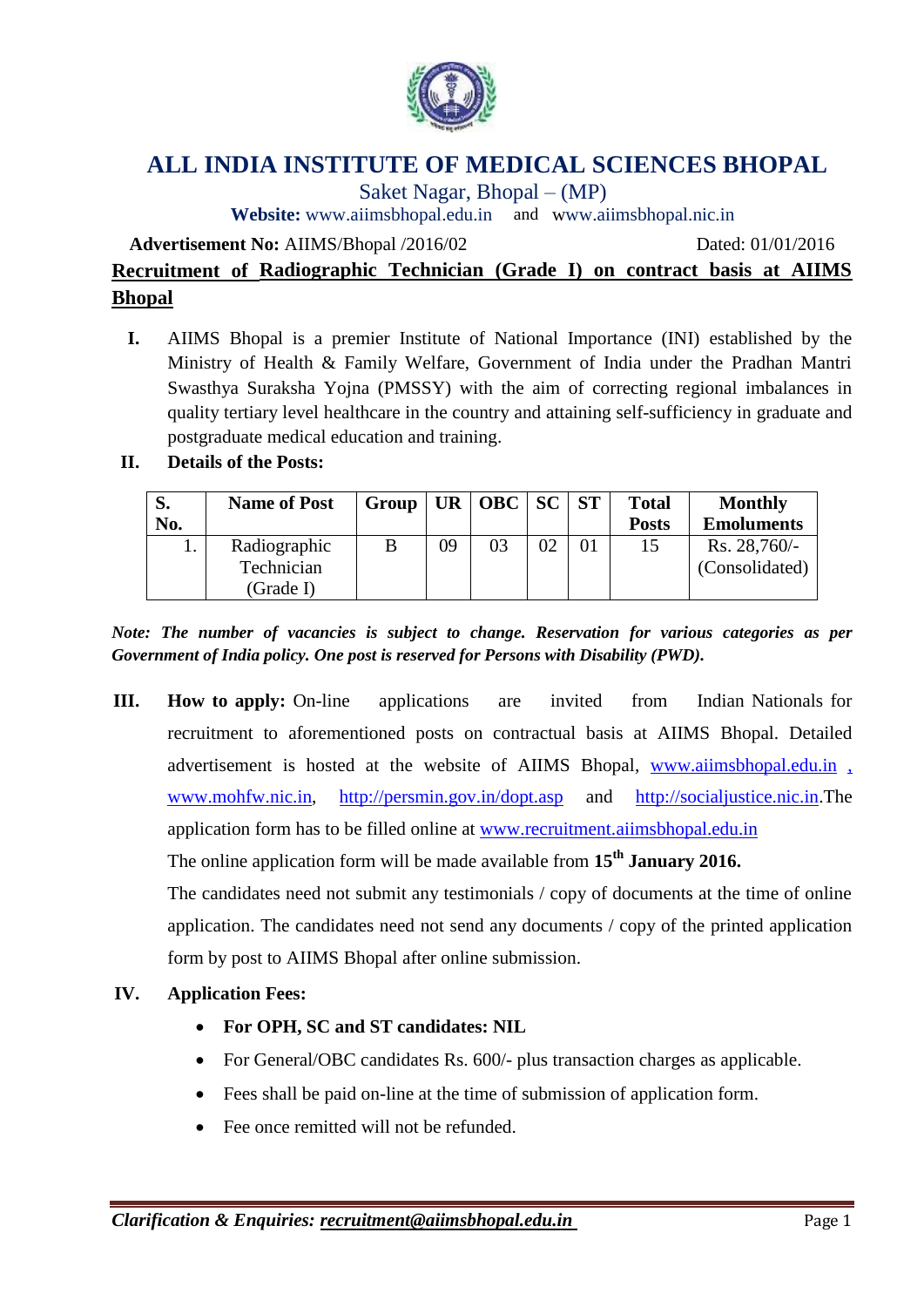#### **V. Eligibility criteria:**

| S. No. | <b>Post Name</b>                      | <b>Essential Qualifications and Experience</b>                                                                                                                                                                                                                                                                                                                                                                                                                                                     | Upper Age<br>Limit |
|--------|---------------------------------------|----------------------------------------------------------------------------------------------------------------------------------------------------------------------------------------------------------------------------------------------------------------------------------------------------------------------------------------------------------------------------------------------------------------------------------------------------------------------------------------------------|--------------------|
| 1.     | Radiographic<br>Technician<br>Grade I | Technician (Radiology) Gr.II possessing B.Sc.(H)<br>years course) in Radiography<br>(3)<br><sub>or</sub><br>Intermediate/ $10+2$ plus Diploma (2 years course) in<br>Radiography techniques/ Radiology or equivalent<br>with 5 years of regular service in the grade;<br><b>OR</b><br>Technician<br>(Radiology) Gr.II possessing<br>Matriculation or equivalent plus Diploma/<br>Certificate in Radiology/ Radiography or equivalent<br>with 7 years of regular service in the grade;<br><b>OR</b> | 35 years           |
|        |                                       | Technician<br>(Radiology) Gr.II<br>possessing<br>Matriculation or equivalent with 9 years of regular<br>service in the grade.                                                                                                                                                                                                                                                                                                                                                                      |                    |

- **VI. Last Date of Application:** The on-line filling up of application form will automatically close **at 5:00 pm on 15th February 2016 15th February 2016 or thirty (30) days from the date of publication of advertisement in the Employment News, whichever is later.**
	- *Congestion of system may occur during last hours. The applicants are strongly advised not to wait till last date of submission to avoid rush and submit the application well in time.*
	- *The application will be considered only when it has been duly submitted by pressing submit button.* After making payment you shall download the application form submitted by you by clicking on the *Download the application form.* The candidate shall take print of the application form and bring at the time of interview.
	- *Inadequately filled / incomplete applications may be summarily rejected.*
- **VII. Documents:** Printed copy of on-line application form, two passport size photographs and two sets of self- attested photocopies of the following along with the originals must be brought at the time of interview only.
	- **1.** "No Objection Certificate NOC' for those who are working in central/state Government / Semi Government Autonomous Institutions from their respective organization.
	- **2.** Degrees, Certificates, Mark-sheets, Age proof, Caste certificates, Experience Certificates, and qualifying degree registration with State Council (if applicable). Registration with MP State Council (if applicable) will be mandatory before joining.
- **VIII. The effective date for fulfilling eligibility criteria (including qualification and experience etc), upper age limit will be the last date of submission of application (**15th February 2016 **or** thirty (30) days from the date of publication of advertisement in the Employment News, whichever is later):
	- 1. Age relaxation of 5 years for SC/ST, 3 years for OBC candidates and up to 5 years for persons already working in AIIMS Bhopal in any capacity will be admissible.
	- 2. In the case of Orthopedic Physical Handicapped (OPH\*) candidates, age relaxation up to maximum period of 5 years for General Category, 8 years for OBC category and 10 years for SC/ST category candidates.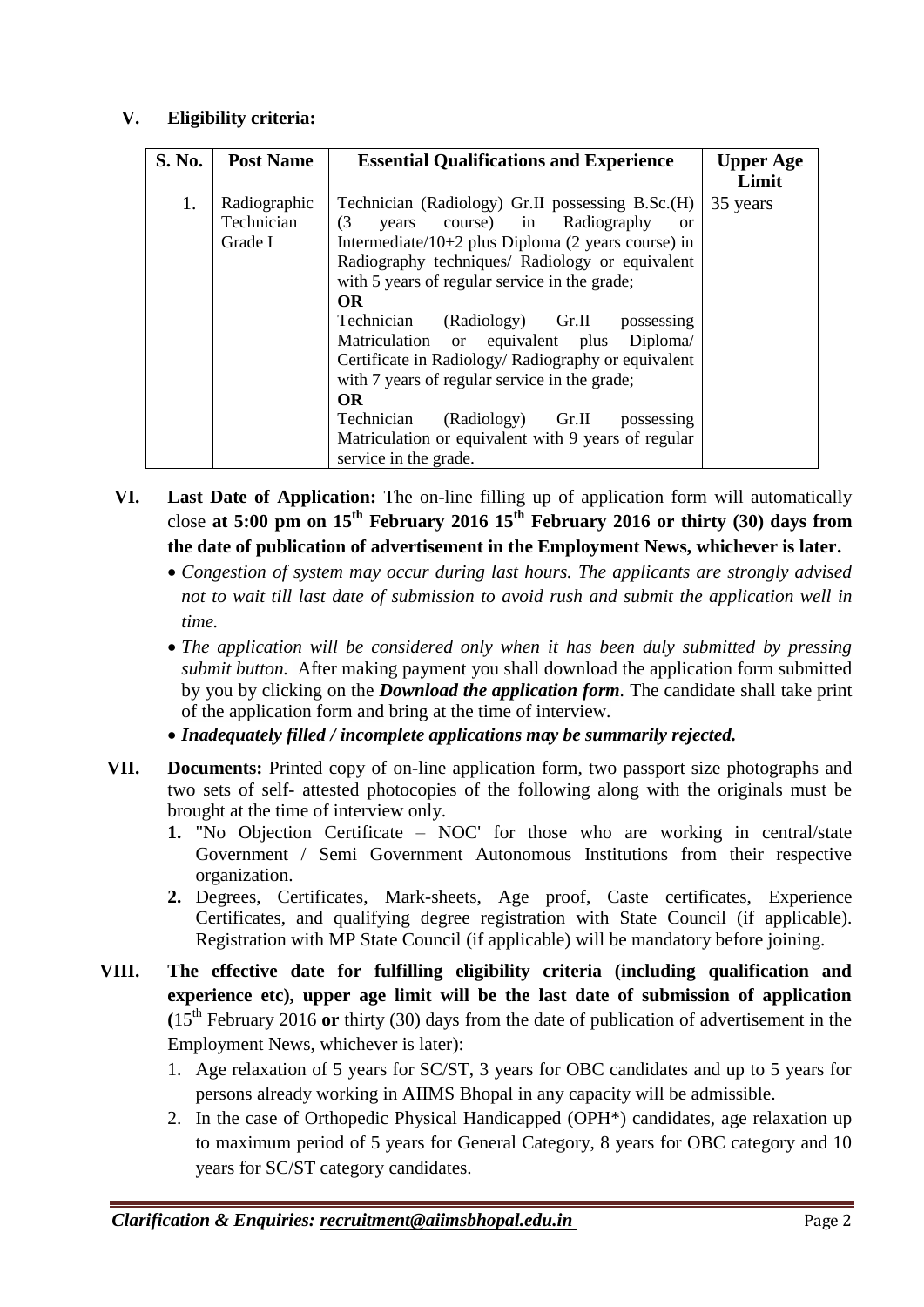#### **IX. Reservation:**

- 1. OBC Candidates will attach certificate in Annexure-V from the prescribed authority for Central Government posts along with certificate that the candidate does not belong to Creamy Layer. Date of issue of Certificate should not be earlier than 1 year of closing date of advertisement.
- 2. SC/ST-certificate should be issued by Tehsildar or above rank officer in format of State/Central Government.
- 3. The disability certificate should be issued by a duly constituted and authorized Medical Board of the State or Central Govt. Hospitals/Institutions and countersigned by Medical Superintendent / CMO /Head of Hospital / Institution.
- 4. The Medical Board issuing certificate shall conform to guidelines of Ministry of Social Welfare and Empowerment (Govt. of India).
- **X. Site of Interview/written Examination:** Interviews / written examination will be held at Bhopal. No TA/DA will be paid for that.
- **XI. Eligibility criteria:** These are given in the table above. However, qualifications may be relaxed for highly experienced, trained or reputed candidates at the discretion of the selection committee.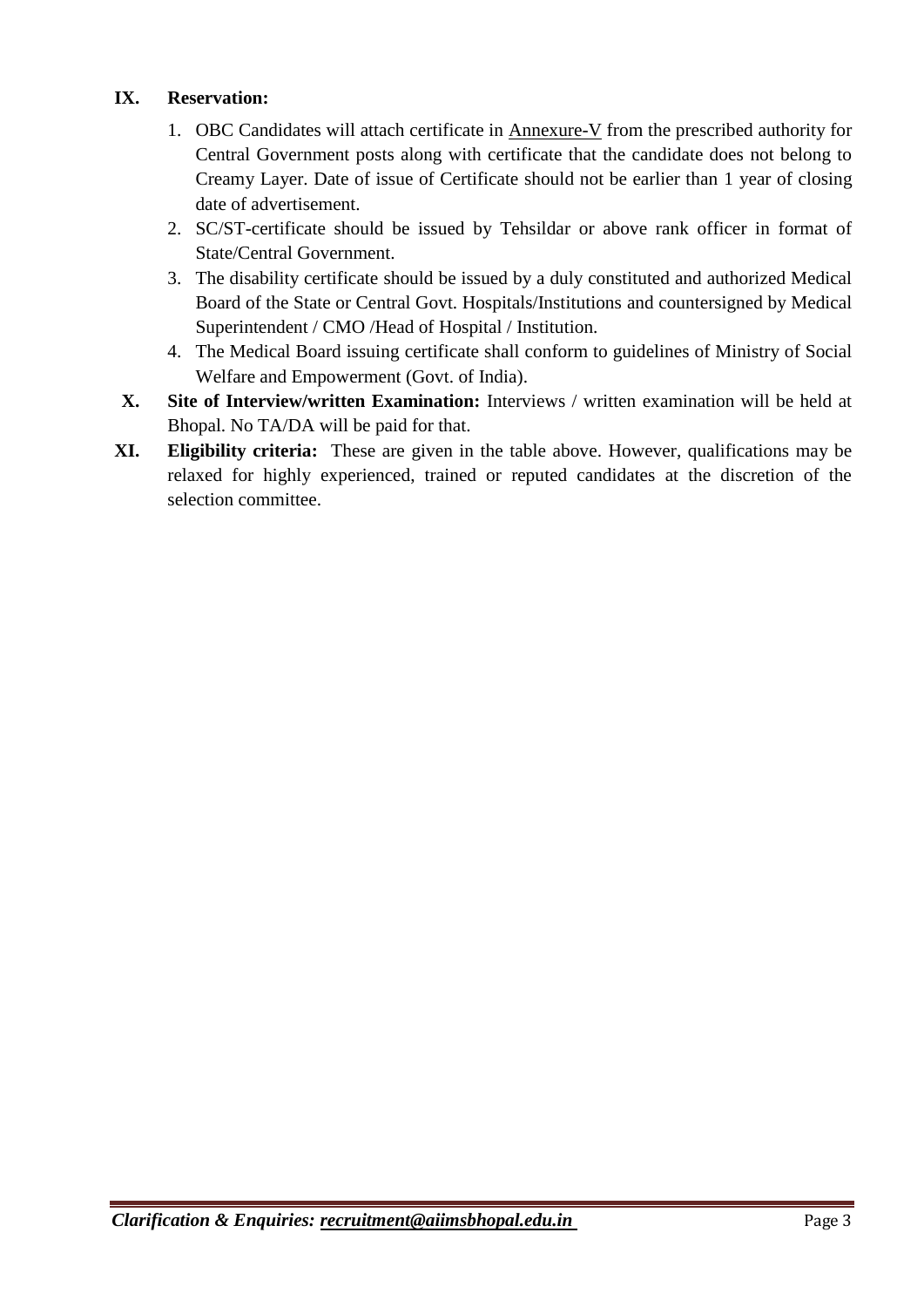#### **TERMS & CONDITIONS**

- 1. **Tenure:** The assignments are purely on contract basis for a period of twelve months or till the time of regular recruitment whichever is earlier. This appointment will not vest any right to claim by the candidate for regular appointment or permanent absorption in the Institute or for continued contractual appointment.
- 2. **Remuneration:** The contract will entitle the contractual appointee to a consolidated monthly remuneration as mentioned above. The contractual appointee will not be entitled to any other allowances, financial benefits or concessions as admissible to Institute employees.
- 3. **Expiry of Contract:** The contract will automatically expire on completion of twelve months until it is renewed with mutual consent for the decided period. The contractual appointment can be terminated at any time, by either side, by giving 30 days' notice or salary in lieu thereof.
- 4. **Leave:** The leave entitlement of the appointee shall be governed in terms of instructions contained in DoP&T OM No.12016/3/84-Estt.(L) dated 12.04.1985 as amended from time to time.
- 5. **Accommodation:** No hostel or any other accommodation will be provided by the Institute.
- 6. The candidate who is already in government service shall submit **'No Objection Certificate"** from the present employer at the time of Interview.
- 7. The prescribed qualification is minimum and mere possessing the same does not entitle any candidate for selection.
- 8. The candidate should bring along original certificates in support of his/her age, educational/ professional qualification, experience etc., two recent passport size colour photographs and a two sets of self-attested photocopies of the relevant documents failing which he/she will not be allowed to participate in the interview.
- 9. The candidate applying in response to his advertisement should satisfy themselves regarding their eligibility in all respects.
- 10.No travelling or other allowances will be paid to the candidate for interview / written examination or for joining the post.
- 11. Canvassing of any kind will lead to disqualification.
- 12. Private practice of any type is prohibited.
- 13. He / She may have to work in shifts and can be posted at any place in the institute and its attached rural centres.
- 14. He / She is expected to conform to the rules of conduct and discipline as applicable to the institute employees.
- 15. The decision of the Competent Authority regarding selection of the candidate will be final and no representations will be entertained in this regard.
- 16. The candidate should not have been convicted by any Court of Law.
- 17. In case any information given or declaration by the candidate is found to be false of if the candidate has wilfully suppressed any material information relevant to his appointment, he/she will be liable to be removed from the service and any action taken as deemed fit by the appointing authority.